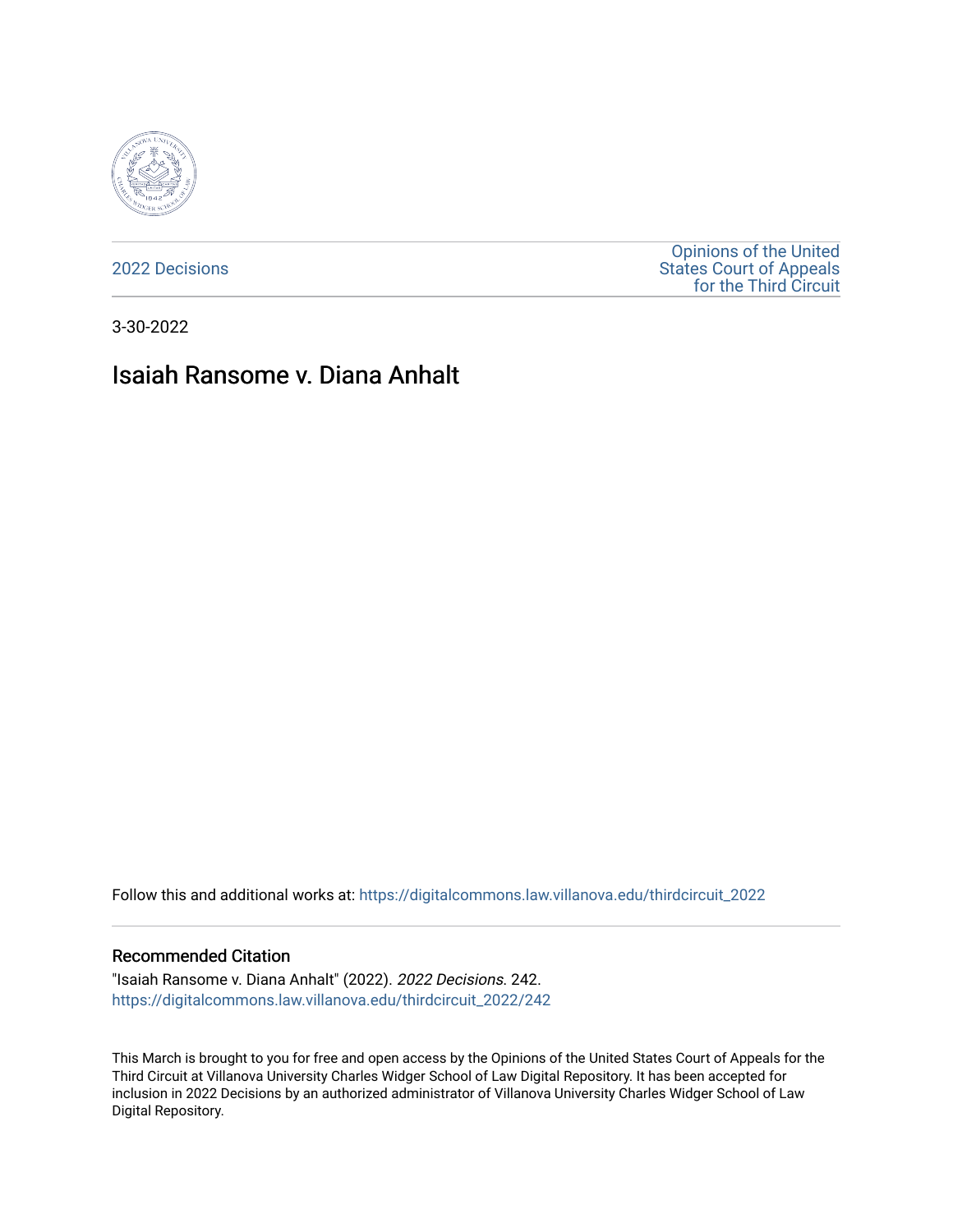#### **NOT PRECEDENTIAL**

### UNITED STATES COURT OF APPEALS FOR THE THIRD CIRCUIT

\_\_\_\_\_\_\_\_\_\_\_

No. 20-2609 \_\_\_\_\_\_\_\_\_\_

## ISAIAH RANSOME, Appellant

v.

# DIANA LOUISE ANHALT \_\_\_\_\_\_\_\_\_\_\_\_\_\_\_\_\_\_\_\_\_\_\_\_\_\_\_\_\_\_\_\_\_\_\_\_

On Appeal from the United States District Court for the Eastern District of Pennsylvania (D.C. Civil Action No. 2-20-cv-00685) District Judge: Honorable C. Darnell Jones, II

Submitted Pursuant to Third Circuit LAR 34.1(a) November 13, 2020

\_\_\_\_\_\_\_\_\_\_\_\_\_\_\_\_\_\_\_\_\_\_\_\_\_\_\_\_\_\_\_\_\_\_\_\_

Before: CHAGARES, Chief Judge, PHIPPS and COWEN, Circuit Judges

(Opinion filed: March 30, 2022) \_\_\_\_\_\_\_\_\_\_\_

> OPINION\* \_\_\_\_\_\_\_\_\_\_\_

PER CURIAM

<sup>\*</sup> This disposition is not an opinion of the full Court and pursuant to I.O.P. 5.7 does not constitute binding precedent.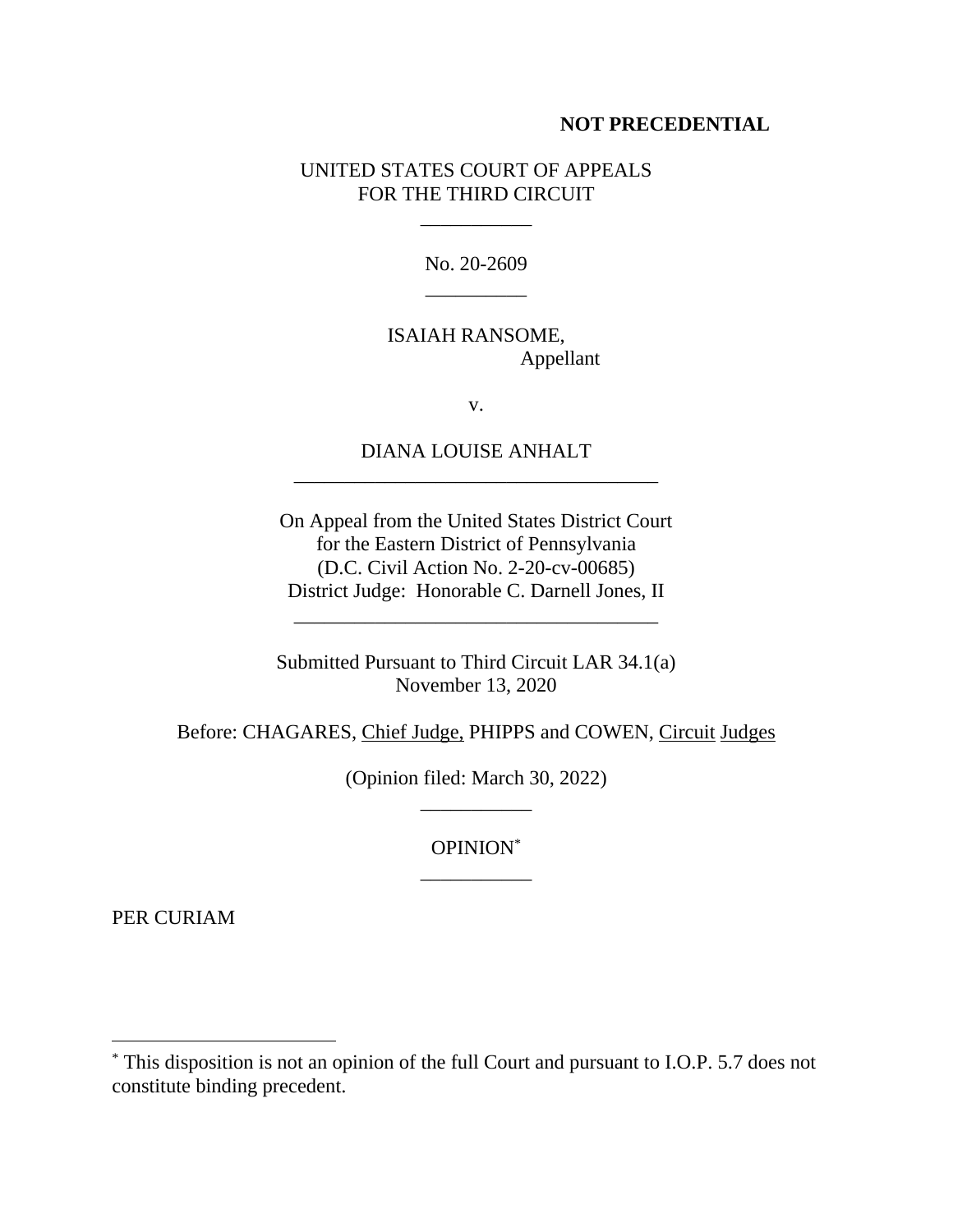Appellant Isaiah Ransome, an inmate proceeding pro se, initiated an action against Judge Diana Louise Anhalt<sup>1</sup> by filing a document entitled "Bill in Equity" in the District Court.<sup>2</sup> Though it is difficult to discern exactly what Ransome is alleging, he requests in the filing that Judge Anhalt "immediately carry out her fiduciary duties which are; i) to extinguish all of the charges in the trust property, ii) to release the surety/Isaiah Ransome, and to iii) provide the beneficiary with a full accounting of the private trust property/account." He also asked that the docket in his criminal case in the Philadelphia Court of Common Pleas "be permanently and forever sealed from the public." The District Court dismissed the complaint as frivolous pursuant to 28 U.S.C. § 1915A(b)(1), noting that the judge is absolutely immune from claims that are based on acts taken in her judicial capacity and that some of Ransome's claims (especially those which seek release from prison) are more appropriately brought in a petition for habeas corpus. This timely appeal followed.

We have jurisdiction under 28 U.S.C. § 1291 and review de novo the District Court's dismissal of the complaint as legally frivolous. See Dooley v. Wetzel, 957 F.3d 366, 373-74 (3d Cir. 2020). A complaint is frivolous when it "lacks an arguable basis either in law or in fact." Neitzke v. Williams, 490 U.S. 319, 325 (1989).

<sup>&</sup>lt;sup>1</sup> Ransome's filing refers to a "private trust property ... account  $\#CP-51-CR-0005859-$ 2007," which is the docket number for his criminal case in the Philadelphia Court of Common Pleas. According to the publicly available docket, Judge Anhalt presided over the PCRA proceedings.

 $2$  Because we write primarily for the benefit of the parties, we will recite only the facts necessary for the discussion.